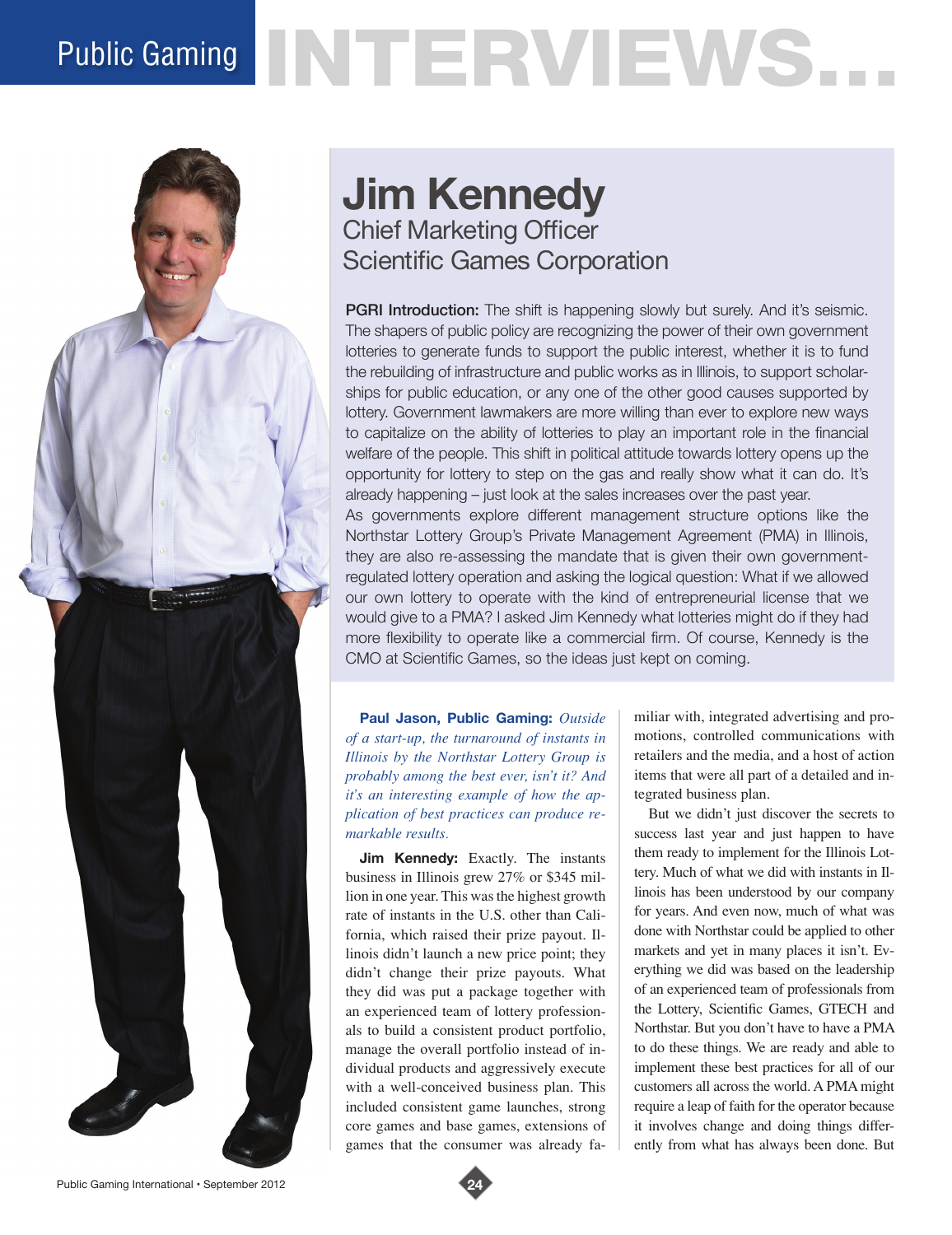PMAs are actually based on a comprehensive application of best practices as they have been applied at the top-performing lotteries around the world and on a thoughtful and prudent decision-making process that is driven by scientific interpretation of the facts. PMAs require recognition that complex problems are best solved by a scientific approach. The tools to do this are available and their effectiveness is proven and demonstrable.

The decision-making process driven by a best practices methodology is not a linear calculus of just applying numbers to get answers. The analysis includes a holistic approach to inferring the meaning of the data and the experience of turning the results into an action plan. It is an integration of information pertaining to the local gaming culture and existing local environment. And it is the leveraging of this data that tells us what works and what doesn't work. This can make the difference between success and failure.

# *Illinois went from multiple instant game suppliers to just one supplier, Northstar Lottery Group. Is that the best model for driving innovation, change and aggressive execution?*

**J. Kennedy:** Scientific Games' role in Northstar is to produce and distribute 100% of the instant games in Illinois. Most of the highest performing lotteries have a primary instant product relationship with a single supplier providing 80% or more of their portfolio of instant product. There is no evidence to support the idea that lottery needs a variety of partners to create "the next great game" if the suppliers are operating independently from one another. Lottery games must be managed and integrated like any other consumer product category. And when you look at the U.S. lottery industry, you'll find that last year Scientific Games produced more than 75% of the best selling instant games.

*That's interesting, because in our last issue, Paul Sternburg, Director of the Massachusetts Lottery, walked us through the process of evolving the design of an instant game for the purpose of increasing sales. It struck me that what he was describing was not so much individual 'games,' but a consumer product managed as a category.* 

**J. Kennedy:** That is exactly right. The instant game is a consumer product category and a lottery's portfolio of instant games is best managed as a product category not a collection of individual games. Historical attempts to segment the marketplace into different demographic profiles and consumer

groups, and design and market individual games to appeal to those target markets, has proven to be an ineffective approach to instant product management, but it continues to be practiced when in most cases the lottery manages the entire category of the product not as brand within the category. The purpose of designing the instant game – and developing strategies to advertise, promote and distribute the game – is much better served by managing it as a holistic product category as opposed to a collection of individual games. Said a different way, instant games are an integrated category to be managed and positioned for overall performance, not as single products launched to capture the attention of segmented consumer groups. At Scientific Games, we refer to it as the instant product category, not the instant game category. This sets the stage for integrated development of the elements of the marketing mix and for the execution of an entire program for the instant product category. This helps clarify the unwieldy process of deciding which 50 games to bring to the marketplace over the course of the next 12 months and how to present the category to consumers and retailers.

The Massachusetts Lottery and Paul Sternburg have done a fabulous job doing exactly that. The result is that the lottery with the highest instant games per capita sales in the world, the Massachusetts Lottery, continues to increase its per capita sales. They set the bar higher than anyone and then they pass it. Gratta Vinci, the lottery in Italy, is another top-performer with the highest total sales of instant games in the world. Let's refer back to Scientific Games' best practices principle that there is more commonality to human behavior throughout the world than there are differences. Think about it: Massachusetts and Italy. These are two completely different marketplaces with two completely different gaming cultures, lottery operations and regulatory structures. And yet there are far more similarities between these two top-performers than there are differences. Most lotteries do not have nearly as high marketplace penetration. First, these two lotteries have the fewest number of game launches. Second, they manage the entire category for optimal overall performance. They make sure that products work well together and produce a synergistic result in the marketplace. They make sure games are on the street long enough for people to understand them. Everything they do is defined by the approach to marketing instants as an integrated consumer product category. Like

Coke, or Starbucks or McDonalds. What was the first thing Steve Jobs did when reviewing the product mix of Apple when he came back as CEO back in 1977? He slashed the number of products from something like 15 down to four. Effective benchmarking includes the observation of what works in successful businesses like these. When we can combine the direct evidence of what happens in our own industry – with two of the most successful lottery operations in the world, along with the experience of other top-performing lotteries – we can create quite a wealth of best practices to benchmark against. The principles that apply at the world's best consumer marketing companies like Apple and Coke, and at our best performing lotteries from all around the world, share many common attributes. We know what these principles are and how to implement them; our opportunities for growth lie in their execution.

#### *Increasing the prize payout seems to have worked wonders for the California Lottery.*

**J. Kennedy:** California was the last big state that had severe restrictions on prize payouts. Louisiana and Oklahoma are still restrictive and this definitely impedes growth. California grew \$700 million, or 35%, year-on-year in their instant business. That's huge growth. But this wasn't simply about increasing prize payouts. Having the flexibility to manage prize payouts to differentiate the products, adding value to the higher price point tickets and such, is the key. This flexibility enabled California to design games with other attributes that enhanced the entertainment value by putting more prizes in their games.

The average payout in the United States on instant games is about 67%. Based on research that Scientific Games has conducted in multiple jurisdictions, we think the optimum payout to generate the most net profit to good causes should be somewhere in the neighborhood of 72%. So right now we estimate the entertainment value at most U.S. lotteries to be a good five percentage points below what it should be to optimize net income.

*Don't we want to stagger the rate of increase of prize payout, dole them out in judiciously small increments in order to eke out maximum promotional value for the longest possible time?* 

**J. Kennedy:** Like everything, prize payout needs to be managed properly. But it is a mistake to think of it as some kind of slippery slope that leads to margin erosion and

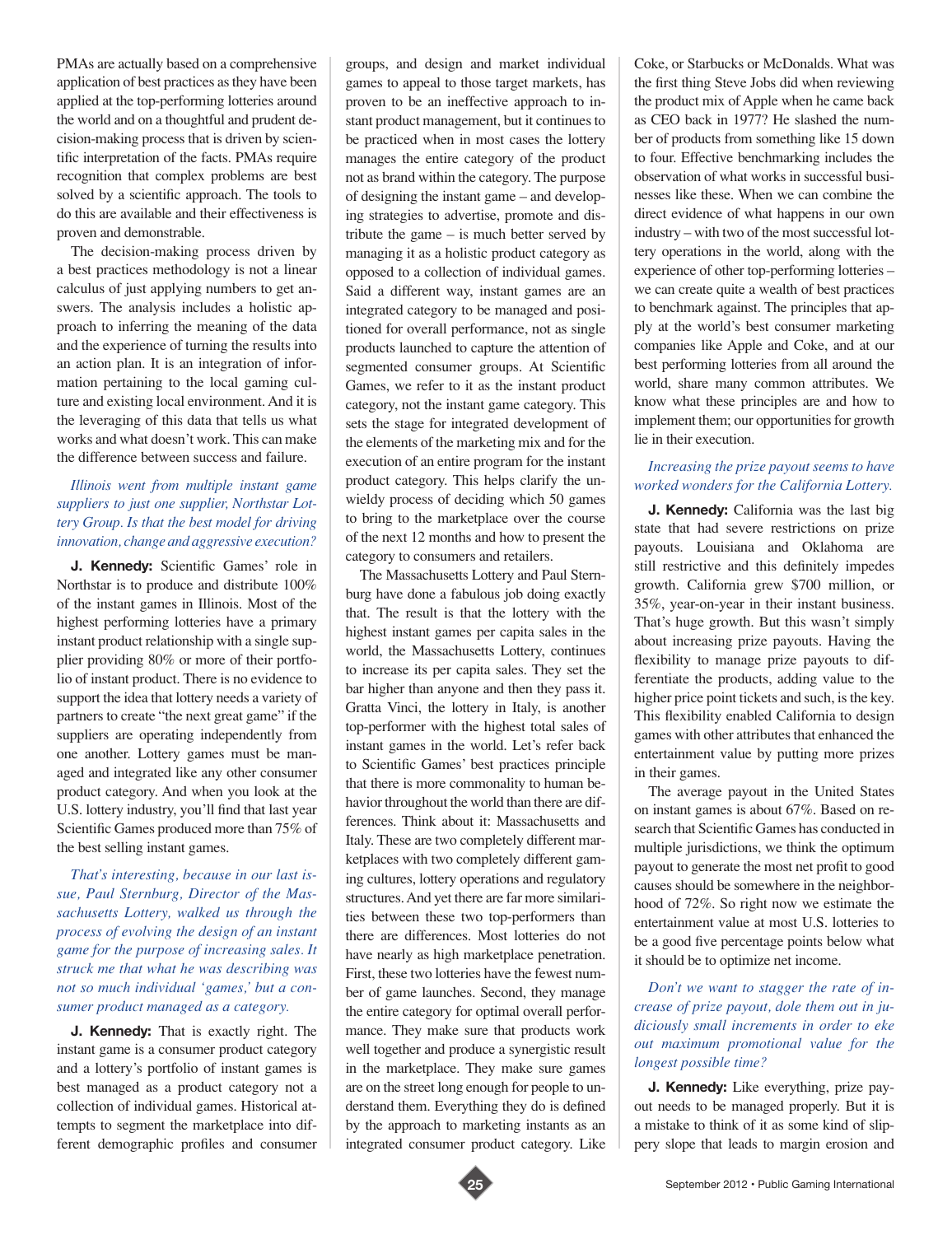eats into net funds for good causes. Problems in profitability usually lie elsewhere. Look at Massachusetts, with the highest U.S. per capita instant sales at \$447. With a 77% prize payout, they have had the highest prize payout percentage in the U.S. for many years. But they also have one of the highest per capita net revenues. Insofar as the measure of performance is funds to good causes, Massachusetts ranks number one in the U.S. for this too.

The view that increasing prize payouts is a slippery slope has actually been around for decades. It dates back to when lotteries were starting up at the rate of two or three a year. There was the burst of enthusiasm with the strong early adoption. And then there was fall-off from the growth curve. We can contrast this era with lotteries that have started up more recently. Arkansas, for instance, is the most recent start-up and the Lottery immediately climbed to one of the highest per capita sales in the country. Scientific Games worked with the Arkansas Lottery to start with the best games, best designs, the best payouts – the best of everything in every way. We launched the Lottery with a loyalty program that allowed players to get value from their non-winning tickets. We've learned over the years that if you give the consumer the best experience, they will continue to support the retailers where they buy their games – and retailers will make the effort to generate more lottery sales so ultimately more dollars will be created for profits and more kids will receive a college education. And so what we see now in Arkansas, unlike what we saw back in the day when sales dropped off, is consistent and steady growth of their product category. The growth rate has settled down a bit, but there was no drop-off from that incredible burst of energy at the launch. The same was true of launches a few years back in Georgia and Tennessee. Hopefully under new leadership in Oklahoma there will no longer be restrictions that prevented the Lottery from launching this way and creating the necessary pull from consumers following their start-up phase.

## *But how do you retain the attention of the consumer if you give them all you've got up front? Don't you want to manage the process so that you can create the perception of always giving players something more?*

**J. Kennedy:** First, if you are really giving them the very best all of the time, the consumer knows this, responds to this, and will have a level of loyalty that won't be so fickle and willing to tune out. Apple just focuses on creating great products – they have accrued a

loyalty based upon consumer perception that Apple is wholly dedicated to producing great products. A simple philosophy that works. Second, of course we do introduce new products and product innovations all of the time. As much as we focus on creating the very best products right now, we are also just as focused on continual improvement, always creating more exciting products to replace or augment the current exciting products. There is no reason to hold back, or stagger quality ideas in a misguided notion that this is the best way to get maximum value from each of them. Just go for it but keep working to create something even better. We are constantly creating new innovations like interactive 2nd Chance games, our For Life family of games, Micromotion™ printing techniques, electronic instant game bonus extensions and retail promotions. Scientific Games will continue to roll out exciting new product and promotional concepts. That's our job. We set the bar high and we are always working to surpass it. Because you're right, you must continue introducing new and exciting products to capture the imagination of the consumer.

Part of this is to recognize that much of the engineering is integrated into the games, things like the prize structure, patterns and price point mix, and the many elements that go into making a good solid game design. These are all fundamental to the category. But together, the artwork, the execution and the look of each game are a balance of new and familiar. It's a balance between the engineering that goes into the game and the aesthetics of the game. The families of MO-NOPOLY™, Lifetime and multiplier games are good examples of underlying engineering that is built on deep experience, yet the feel and play of these games is fresh and new.

*It has always seemed to me that lotteries could update their risk assessment model. The average net profit for commercial firms is around 6%. For lotteries, it's more like 30%. The upside potential for a good idea is literally five times greater for lotteries than it is for commercial companies. If lotteries can't assume the small downside risk in spite of the huge upside potential, why not outsource the risk to their commercial partner and pay for it with a small percentage in some form of profit-sharing arrangement?* 

**J. Kennedy:** Of course, that is the basic principle of the Private Management Agreement (PMA) model. The Illinois-style PMA is currently being considered in states like Pennsylvania, New Jersey, Indiana and several others. But the PMA is one of several ways to accomplish this. There are other ways to increase investment, to reshape the lottery's approach to be more sales focused. Scientific Games has Cooperative Services Programs (CSPs) and Properties Plus® programs that enable a lottery to outsource the risk and up-front investment in return for a share of the profits.

One way or another, we need to unlock the hidden value of lottery. As lottery suppliers, we have the tools to do so much more than the lotteries allow us to do. In Illinois, for instance, instants increased by \$345 million in the first year of the PMA. But there was nothing we did that we hadn't previously recommended to Illinois. They were focused more – as most lotteries are – on operations and controlling costs and, as you are pointing out, eliminating risk.

Application of effective consumer product category management and state-of-the-art player loyalty programs are two top-of-mind things that could add transformative value to most lotteries. The point is that state governments need to know that their own lotteries are capable of doing so much more if they receive the proper investments and incentives. Most of the things that a private manager would do can be done right now by the lotteries themselves in partnership with vendor partners. It's simply a matter of shifting the focus to growth.

As much as there is talk about being focused on bottom-line returns for good causes, the reality is that from a business management point of view, this is a top-line sales-driven business. This is why an Apple comparison is useful. Apple's net profit is about 24% and lottery's net profits are higher. When the margins are as high as they are in lottery, and the various costs relatively low with little room to reduce further, the focus should be on maximizing sales. For example, the average lottery makes a dollar of net profit for four dollars in instant sales. The business plans and vendor contracts of lotteries tend to focus on operating expenses, as though the way to generate more funds is to save money on the operating side of the business. The opposite is true. Lotteries need to invest more money on operations because increased sales are a boon to profits. As a percentage of sales, the operating expenses of lottery are too low. A revenue stream of billions of dollars requires investment. The value of the asset is actually diminished by withholding proper investment.

Lotteries don't necessarily need to have a PMA to invest in the business. But what is needed is to operate like a professional

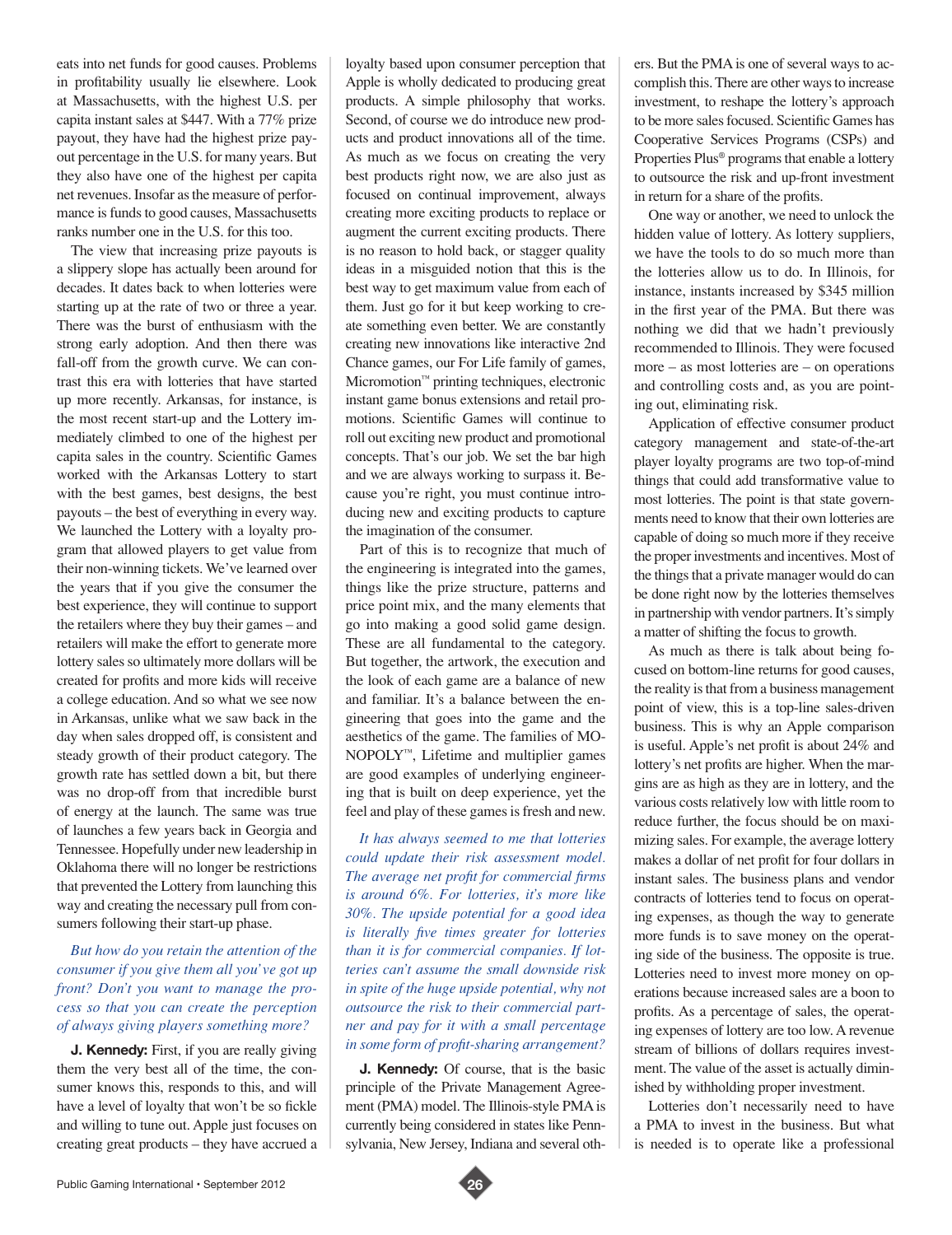consumer products company, which means investing in the business. Compare the consumer experience of an Apple customer to a lottery customer. Apple invests not just in the products, but in the whole business with total dedication to creating a memorable consumer experience from the store environment, to packaging to the product's user interface. As profitable as Apple is, the return on investment (ROI) for them is actually somewhat lower than the ROI for lottery. The breakeven on any lottery investment in players clubs, creative promotions or any kind of internetbased marketing is four times sales. This is unbelievable leverage.

Solutions are not readily forthcoming even though lottery executives understand all of this. Government just tends to gravitate towards that which is most familiar. Therefore, government procurement procedures focus on purchasing instead of investing in sales or even overall performance. Instead of looking at the operating budget as the engine that drives sales and profits, lotteries tend to view money saved as money that goes directly to the bottom-line.

It seems like policymakers in U.S. state governments are recognizing this and are increasingly exploring the possibility of pursuing PMA and other investment approaches. State governments are recognizing that the way to generate more bottom-line income in this business is to focus on top-line sales, not cutting investments. Combine this trend with the trend towards interactive extensions of the products and the continued growth in all the traditional lottery products and I think this is one of the most exciting times we've seen in the business. It is a time of genuinely transformative and substantive change. When we look back five years from now, we will be amazed at the way the lottery business has changed.

*Our counterparts in the casino gambling sector have been extremely successful at turning an anonymous player base into a loyal base of repeat customers. How amazing would it be if lottery could manage to convert its incredible base of anonymous customers into a loyal customer base of interactive players?* 

**J. Kennedy:** I think that is exactly where we are headed. Players clubs and loyalty programs are the key to making it happen. Players register for 2nd Chance games so we are capturing the consumer information needed to manage the customer relationship. We are building a rich data set of consumer metrics. Players are entering about 30% of non-winning instant tickets entered into our Points for Prizes® programs. And that's across hundreds of thousands of players in Arkansas, Tennessee and Iowa. This will form the foundation for a more comprehensive Customer Relationship Management (CRM) approach to the business. And it's this CRM approach that will enable us to build a fully interactive oneto-one relationship with the consumer.

### *You just returned from China. Sales have been growing at a phenomenal rate since Scientific Games launched the China Sports Lottery four years ago. Is this sustainable?*

**J. Kennedy:** The China Sports Lottery is up 48% year-on-year from growth in sports betting and what they call high frequency games like Keno and video lottery terminal games. On the instants side, I would call it a 'sophomore slump.' It is actually a very typical syndrome. The enthusiasm of the new product launch creates momentum that can last a few years. But at some point, that initial blush wears off and you have to shift into the next phase of marketing, which is to focus on the retailers and make sure that they are adequately supported. The many details of execution become more important – things like merchandising and supply chain management. China is such an enormous marketplace that attention to systemic matters relating to merchandising and distribution are critical to success.

#### *When were instants launched in China?*

**J. Kennedy:** The China Sports Lottery launched their new instants program in 2008 to correspond with the Olympics. We sold our first China Sports Lottery instant game in March 2008. By the end of August 2008, we were selling China Sports Lottery instant games in 31 Chinese provinces. It was remarkable. And so we went from zero to ¥10 billion (\$1.57 billion U.S.) in 10 months that very first year.

### *That is remarkable. And the phenomenal growth continued.*

**J. Kennedy:** Absolutely. The China Sports Lottery did nearly ¥20 billion (\$3.1 billion) last year. We started to apply best practices to drive continued improvement. It worked so well at the Sports Lottery that the Welfare Lottery started to mirror us and achieve similarly great success. Since they were following us, the Welfare Lottery remained maybe six to nine months behind in the themes, price points, call-outs, prize structures and distribution—the whole set of best practices. And so it's really gratifying to actually see that even though we're supplying games to the China Sports Lottery, the China Welfare Lottery mirrored what we were doing and validated some of the core values that Scientific Games has held for years. One of those central values is that there is some fundamental commonality that cuts across all cultures. Markets and gaming cultures may differ, but there are more commonalities to human behavior than there are differences.

*The high early-stage growth rate from a small baseline can't be maintained forever. So are you saying that as the market penetration reaches a certain level, a certain point of equilibrium, the growth rate will level off a little bit and you must shift to a strategy of service, distribution and maintenance of repeat business, as well as push for growth?* 

**J. Kennedy:** Yes, this is our experience in the countless start-ups and re-launches we have implemented around the world. Each start-up has the benefit of the knowledge gained from previous start-ups. The Arkansas start-up in 2009 had the benefit of 30-35 lottery start-ups in the U.S. we had done beforehand. The China Sports Lottery start-up had the benefit of our long history of experience all around the world and the data we have acquired from decades of operation in all varieties of marketplaces. The basic trajectory is similar with all start-ups. It begins with a wide consumer adoption of the games surrounded by lots of media coverage and excitement from the public. Of course, we work to maintain the momentum of that initial high level of awareness and support. But we know we have to prepare for transition to the next phase, which is where the real work begins: the focus on execution and the countless details that drive the success of the business. This is when we need to apply the methods and the real science of managing a complex consumer product category. It is when the lottery operator and its commercial partner must work together to control the transition into the middle stage of the product life cycle, where properly managed growth will still be strong. If you look at the best performing lotteries across the world, and certainly now in China, every single one of them has come to this point where they have to drill down into the details of execution, engage the retailers and the players, and tie the products, promotions and merchandising together to create a package that makes sense to the consumer.

The importance of effective management processes kicks in after that initial excitement